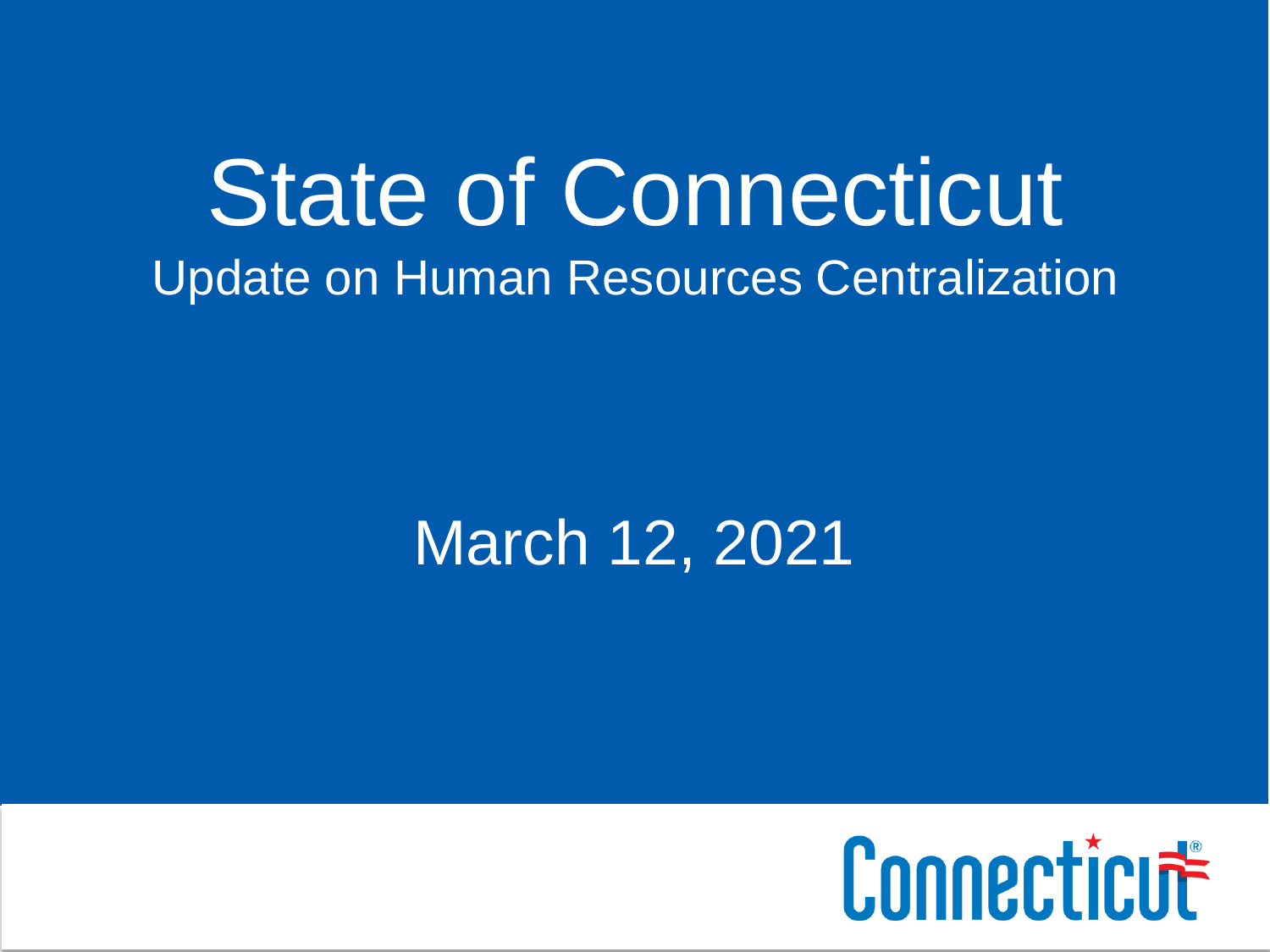### **Summary: Update on HR Centralization**

- In the first ~6 months of HR Centralization, there have been **measurable improvements in performance across all major HR processes**
- **In the decentralized model, HR processes across agencies faced significant issues,** including incomplete and error-ridden records, inconsistent application of relevant policies, backlogs in processing of FMLA and Military leaves, and limited subject matter expertise, among other issues
- Even in early stages, the centralized HR organization is demonstrating **several significant benefits:**
	- *Speed and flexibility:* Ability to load balance work across the state has led to the elimination of backlogs and increased the ability to pivot to emerging priorities, such as emergency hiring for pandemic response
	- *Digital files:* Over 100,000 paper files (note: average 100 pages per file) have been digitized, and processes are now paperless through the HR service delivery system
	- *Complete and accurate records:* All transactions are tracked, executed, and coded consistently and correctly
	- *Consistent policies:* Relevant laws and negotiated benefits are interpreted consistently
	- *New capabilities:* Dedicated, specialized teams have developed new capabilities and built subject matter expertise

# Connecticut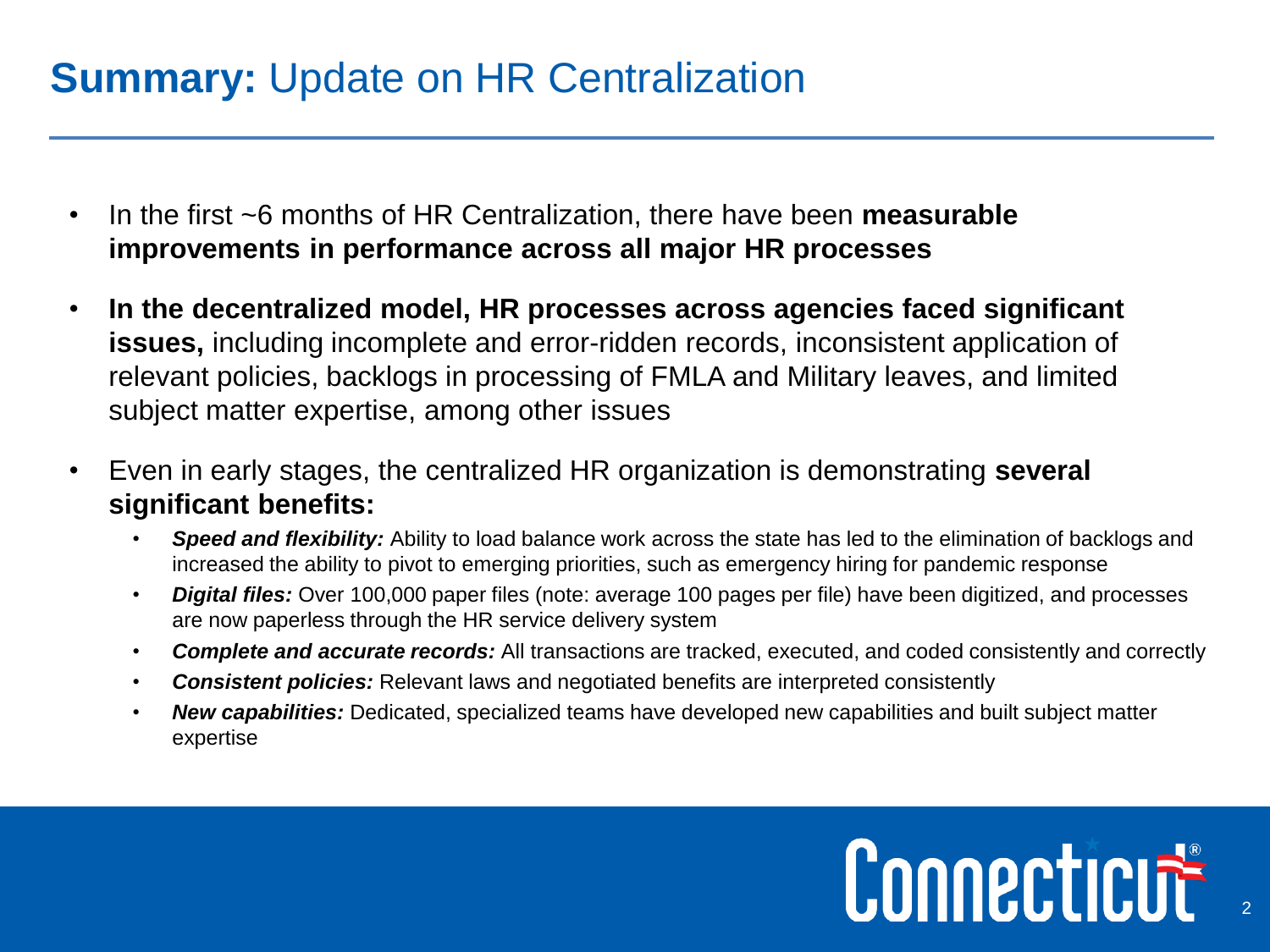### **Decentralized model:** Significant performance issues across HR processes



# Connecticut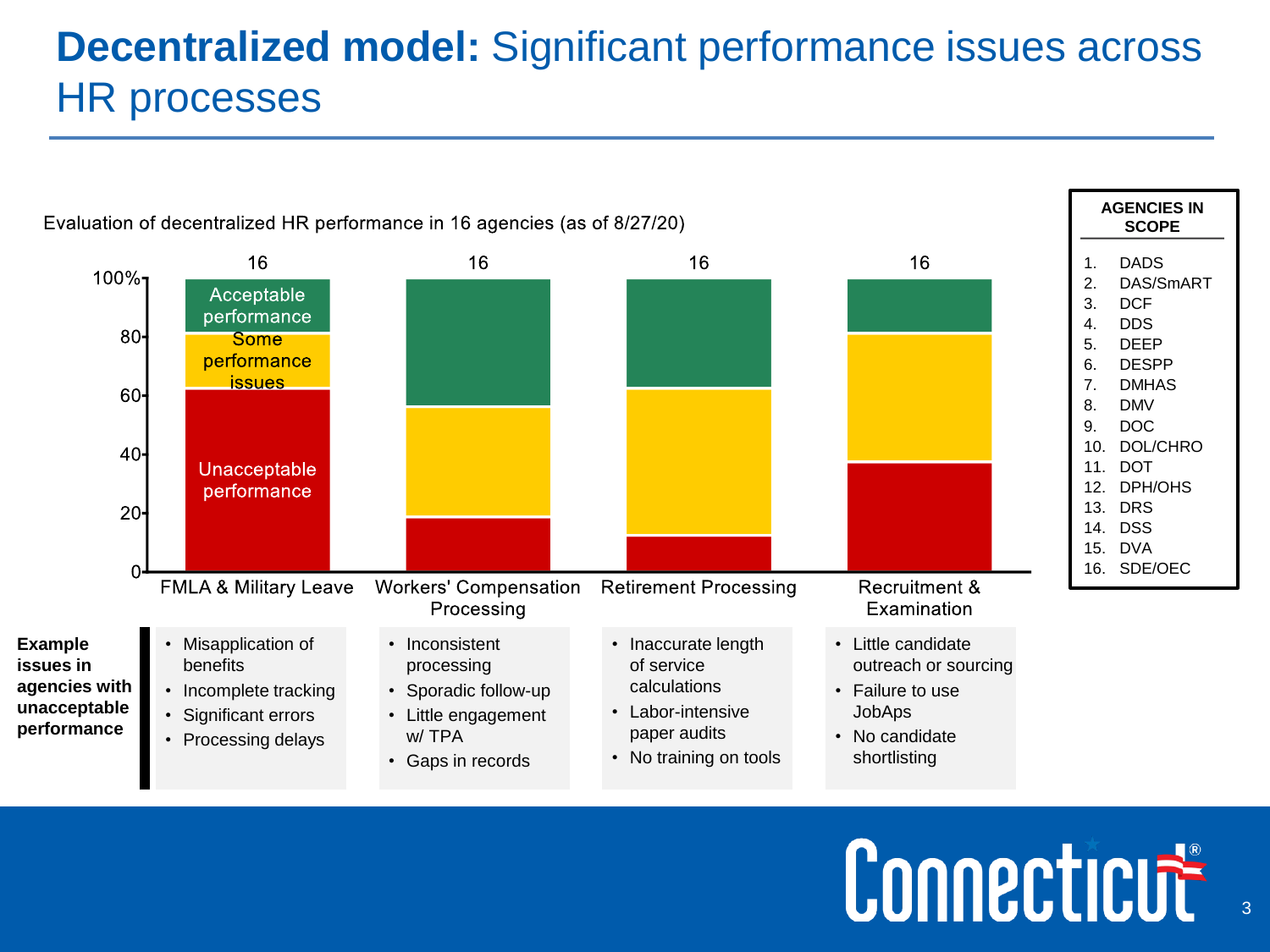#### **Progress update: FMLA and Military Leave**



## Connecticut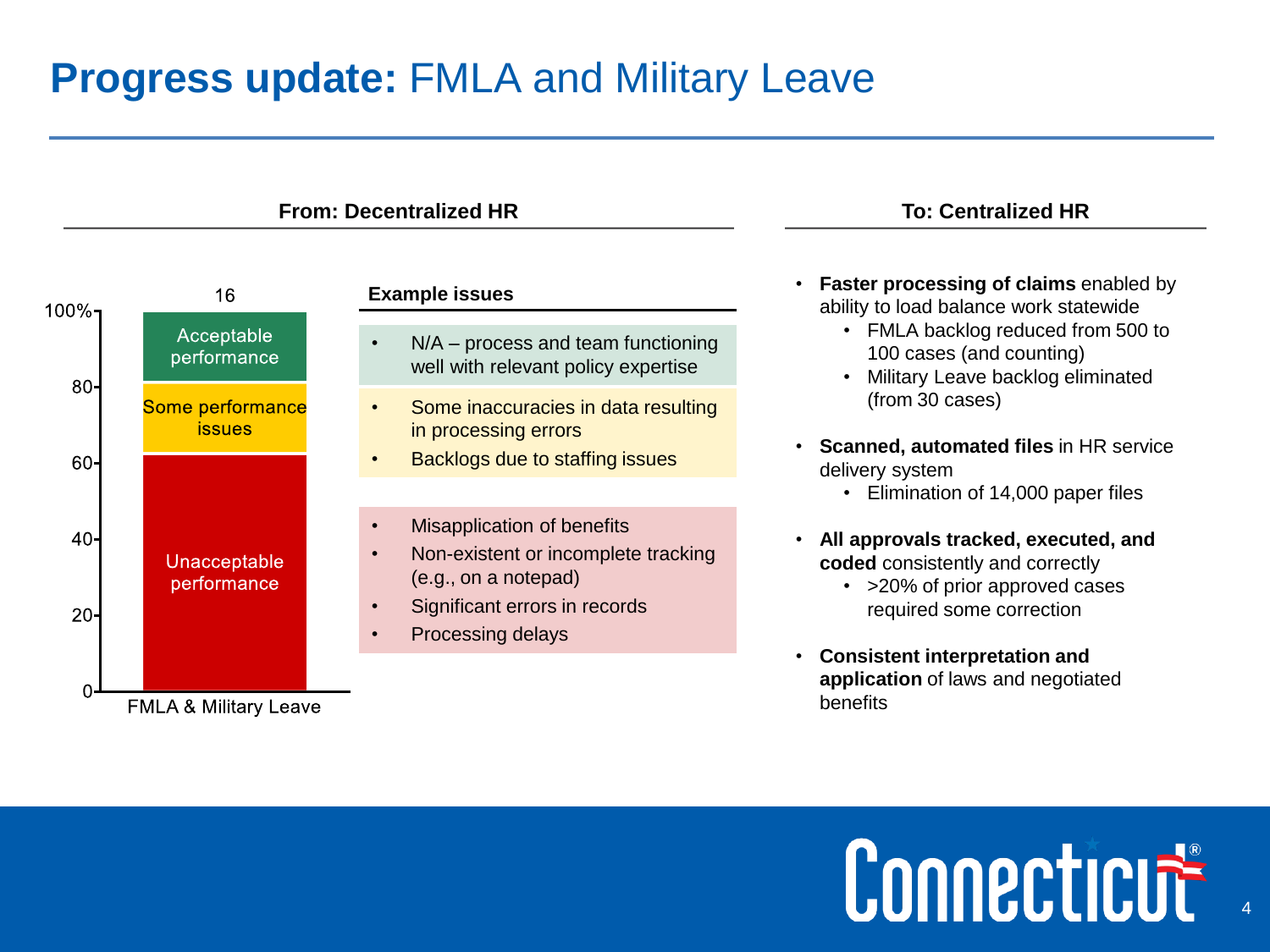#### **Progress update:** Workers' Compensation Processing



## Connecticut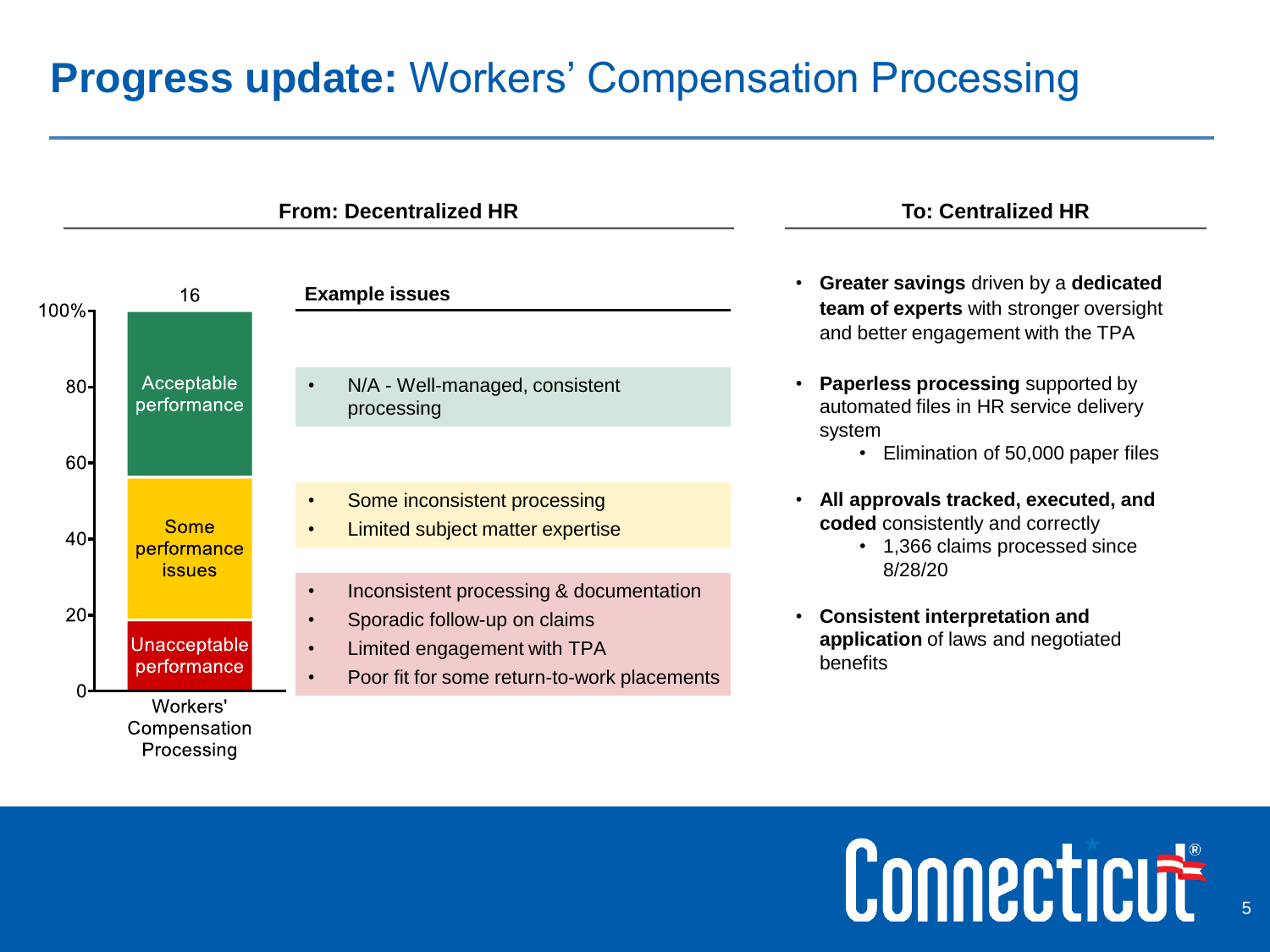### **Progress update:** Retirement Application Processing



## Connecticut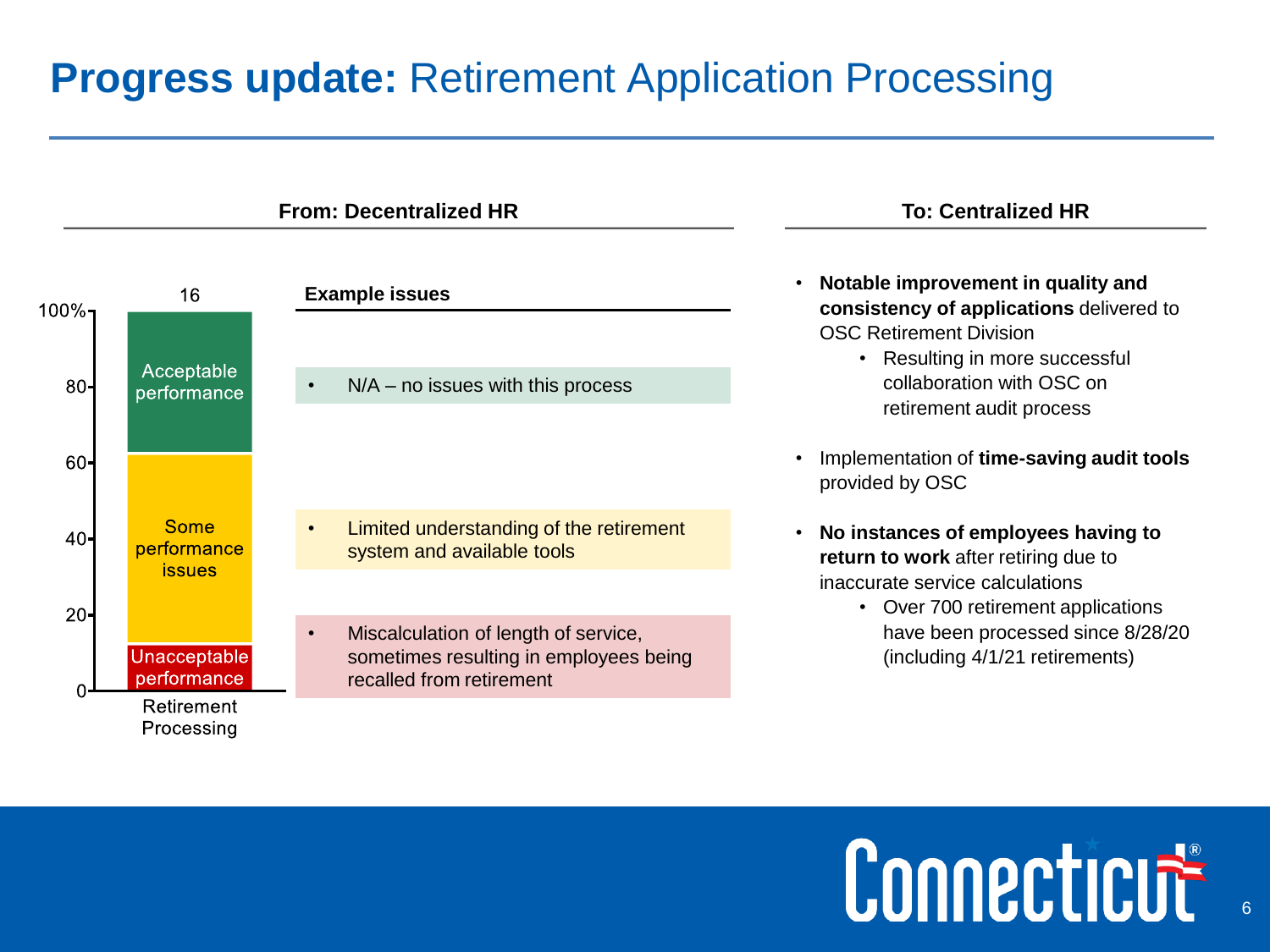### **Progress update: Recruitment & Examination**



## Connecticut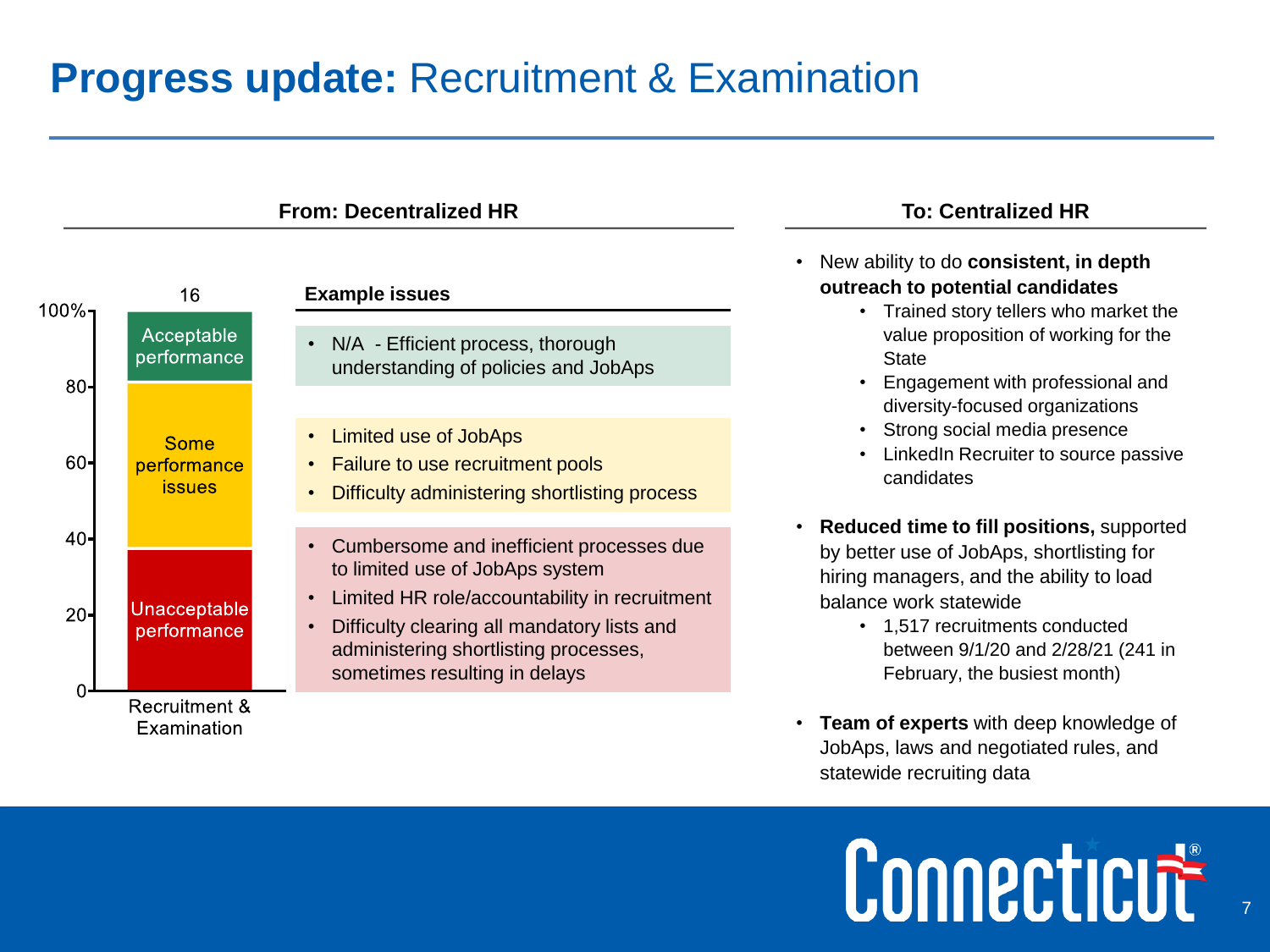### **Progress update:** HR Business Partners (On-Site HR Teams)

| <b>From: Decentralized HR</b>                                                       | <b>To: Centralized HR</b>                                                                                                                                  |
|-------------------------------------------------------------------------------------|------------------------------------------------------------------------------------------------------------------------------------------------------------|
| HRBPs on site with agencies                                                         | HRBPs <i>still</i> on site with agencies<br>$\rightarrow$                                                                                                  |
| Tasked with managing a wide range of HR                                             | Better able to focus on Agency HR needs, since<br>many processes are now centralized<br>→                                                                  |
| processes                                                                           | Direct access to HR and Labor Relations<br>subject matter experts as needed                                                                                |
| Unable to balance workload across agencies                                          | Able to quickly (same day/overnight) deploy<br>resources to agencies that need them (e.g., for<br>$\rightarrow$<br>emergency hiring for pandemic response) |
| Worked in silos, leading to inconsistent<br>application of policies across Agencies | Statewide cohort of HR Business Partners to<br>drive consistency                                                                                           |

# Connecticut